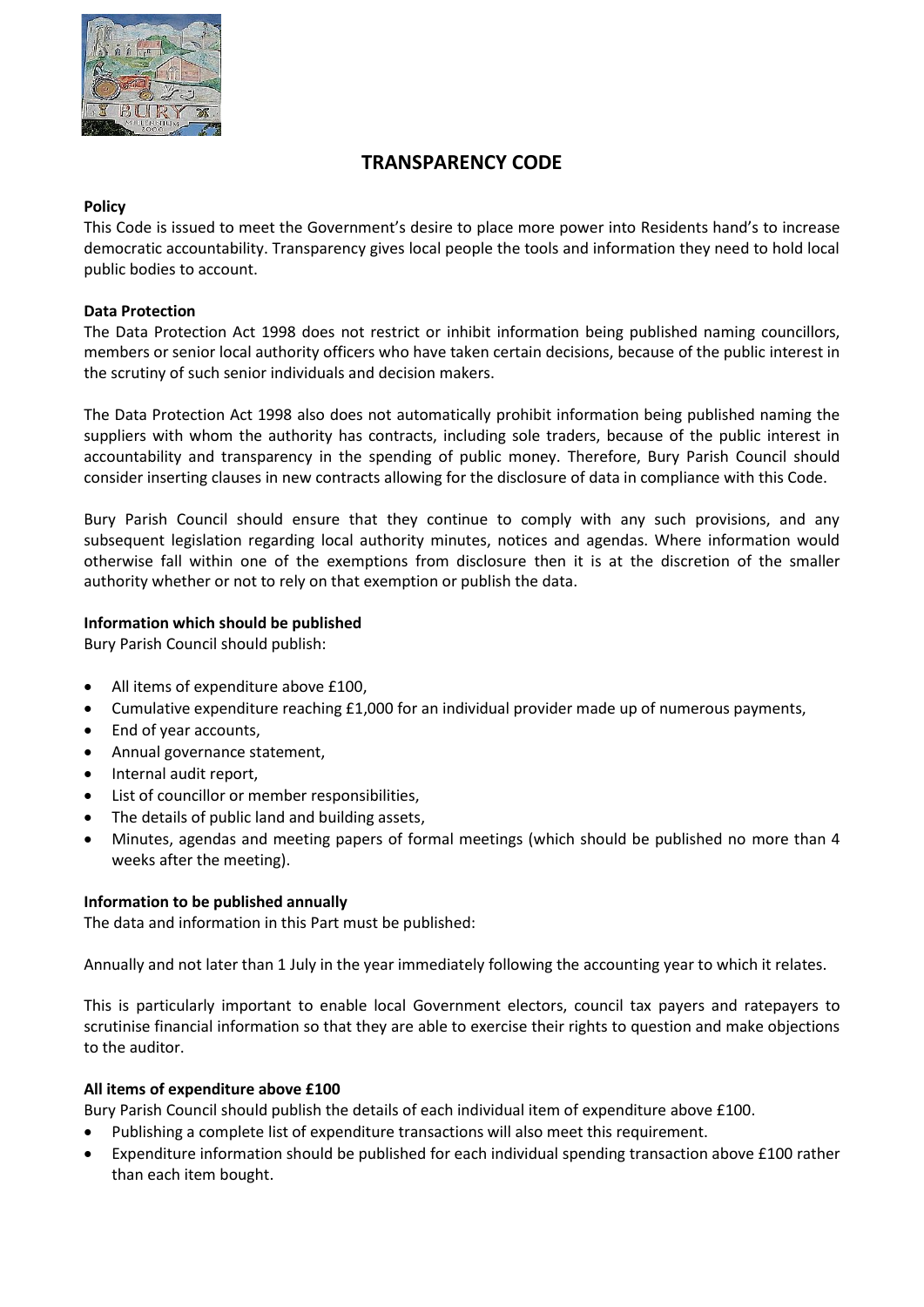

For each individual item of expenditure above £100 the following information

- must be published:
- date the expenditure was incurred,
- summary of the purpose of the expenditure, amount, and Value Added Tax that cannot be recovered.

Copies of all books, deeds, contracts, bills, vouchers, receipts and other related documents do not need to be published, but should remain available for inspection during the specified inspection period set out under regulation 14 of the Accounts and Audit (England) Regulations 2011, or under any equivalent regulations made under section 32 of the Local Audit and Accountability Act 2014. The right to inspect can be exercised on giving reasonable notice.

#### **End of year accounts**

Bury Parish Council should publish their statement of accounts according to the format included in the Annual Return form. Publication of the relevant page of the completed Annual Return form will meet this requirement. The statement of accounts must be approved and signed by the Responsible Financial Officer and the Chairman of the meeting approving the statement of accounts.

The statement of accounts should be accompanied by:

- a copy of the bank reconciliation for the relevant financial year,
- an explanation of any significant variances (e.g. more than 10-15 percent, in line with proper practices) in the statement of accounts for the relevant year and previous year, and
- an explanation of any differences between 'balances carried forward' and 'total cash and short term investments', if applicable.

#### **Annual governance statement**

Bury Parish Council should publish their annual governance statement according to the format included in the Annual Return form. Publication of the relevant page of the completed Annual Return form will meet this requirement.

The annual governance statement should be signed by the Chairman and Clerk of the smaller authority.

Where the governance statement contains any negative responses, these should be explained fully, including how any weaknesses will be addressed.

When publishing this information Bury Parish Council should consider whether the Data Protection Act 1998 imposes any restrictions or constraints on such publication and whether any of the information would fall within an exemption under the Freedom of Information Act 2000 and therefore could, or should, be withheld from publication.

#### **Internal audit report**

Bury Parish Council should publish their annual internal audit report according to the format included in the Annual Return form. Publication of the relevant page of the completed Annual Return form will meet this requirement. The internal audit report should be signed by the person who carried out the internal audit.

Where the internal audit report contains a negative response to the internal controls objectives, these should be explained fully, including how any weaknesses will be addressed. When publishing this information Bury Parish Council should consider whether the Data Protection Act 1998 imposes any restrictions or constraints on such publication and whether any of the information falls within an exemption under the Freedom of Information Act 2000 and therefore could, or should, be withheld from publication.